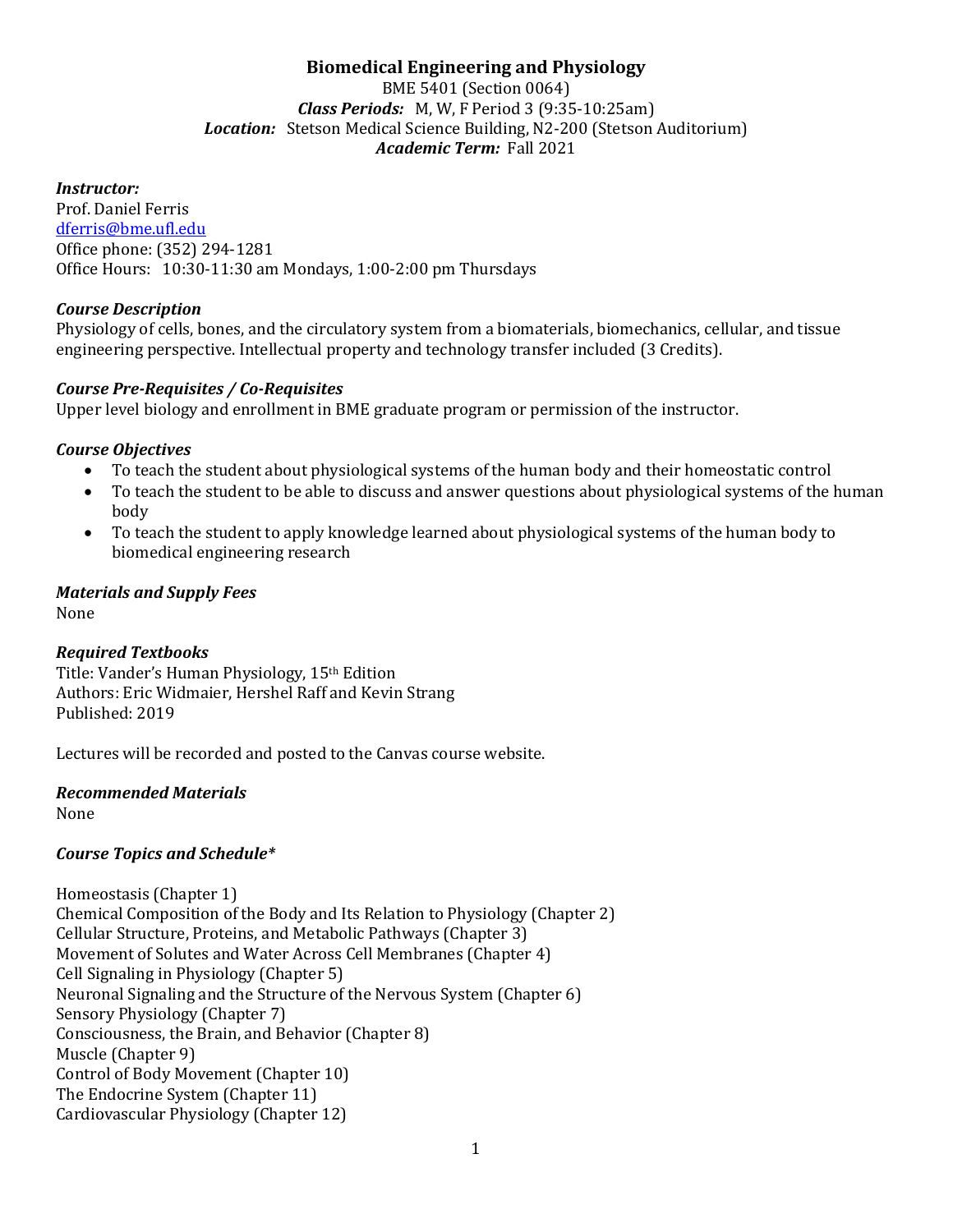Respiratory Physiology (Chapter 13) The Kidneys and Regulation of Water and Inorganic Ions (Chapter 14) The Digestion and Absorption of Food (Chapter 15) Regulation of Organic Metabolism and Energy Balance (Chapter 16)

\*The number of topics covered during the semester will be highly dependent on the progress of students, the spread and subsequent ramifications of the COVID-19 pandemic, and the discretion of the instructor.

# *Online Course Recording*

Our class sessions may be audio visually recorded for students in the class to refer back and for enrolled students who are unable to attend live. Students who participate with their camera engaged or utilize a profile image are agreeing to have their video or image recorded. If you are unwilling to consent to have your profile or video image recorded, be sure to keep your camera off and do not use a profile image. Likewise, students who un-mute during class and participate orally are agreeing to have their voices recorded. If you are not willing to consent to have your voice recorded during class, you will need to keep your mute button activated and communicate exclusively using the "chat" feature, which allows students to type questions and comments live. The chat will not be recorded or shared. As in all courses, unauthorized recording and unauthorized sharing of recorded materials is prohibited.

# *Attendance Policy, Class Expectations, and Make-Up Policy*

Attendance during the lecture is not required. All lectures will be recorded and posted to the Canvas course site. There will be weekly quizzes for students to complete. Most of the quizzes will be completed on your own through the Canvas website outside of normal class time. Some of the quizzes will be required to be completed in person on campus. There will not be makeups on quizzes. The quizzes will be open book, open note.

## *Evaluation of Grades*

| <b>Assignment</b>     | <b>Percentage of Final Grade</b> |  |
|-----------------------|----------------------------------|--|
| <b>Weekly Quizzes</b> | 75%                              |  |
| Final Exam            | 25%                              |  |
| 12/16/2021            |                                  |  |
| 3:00 PM - 5:00 PM     |                                  |  |

# *Grading Policy*

| Percent      | Grade | Grade         |
|--------------|-------|---------------|
|              |       | <b>Points</b> |
| 92.50-100%   | A     | 4.00          |
| 90.00-92.49% | А-    | 3.67          |
| 87.50-89.99% | B+    | 3.33          |
| 82.50-87.49% | B     | 3.00          |
| 80.00-82.49% | B-    | 2.67          |
| 77.50-79.99% | C+    | 2.33          |
| 72.50-77.49% | C     | 2.00          |
| 70.00-72.49% | C-    | 1.67          |
| 67.50-69.99% | D+    | 1.33          |
| 62.50-67.49% | D     | 1.00          |
| 60.00-62.49% | D-    | 0.67          |
| below 60.00% | E.    | 0.00          |

More information on UF grading policy may be found at: <http://gradcatalog.ufl.edu/content.php?catoid=10&navoid=2020#grades>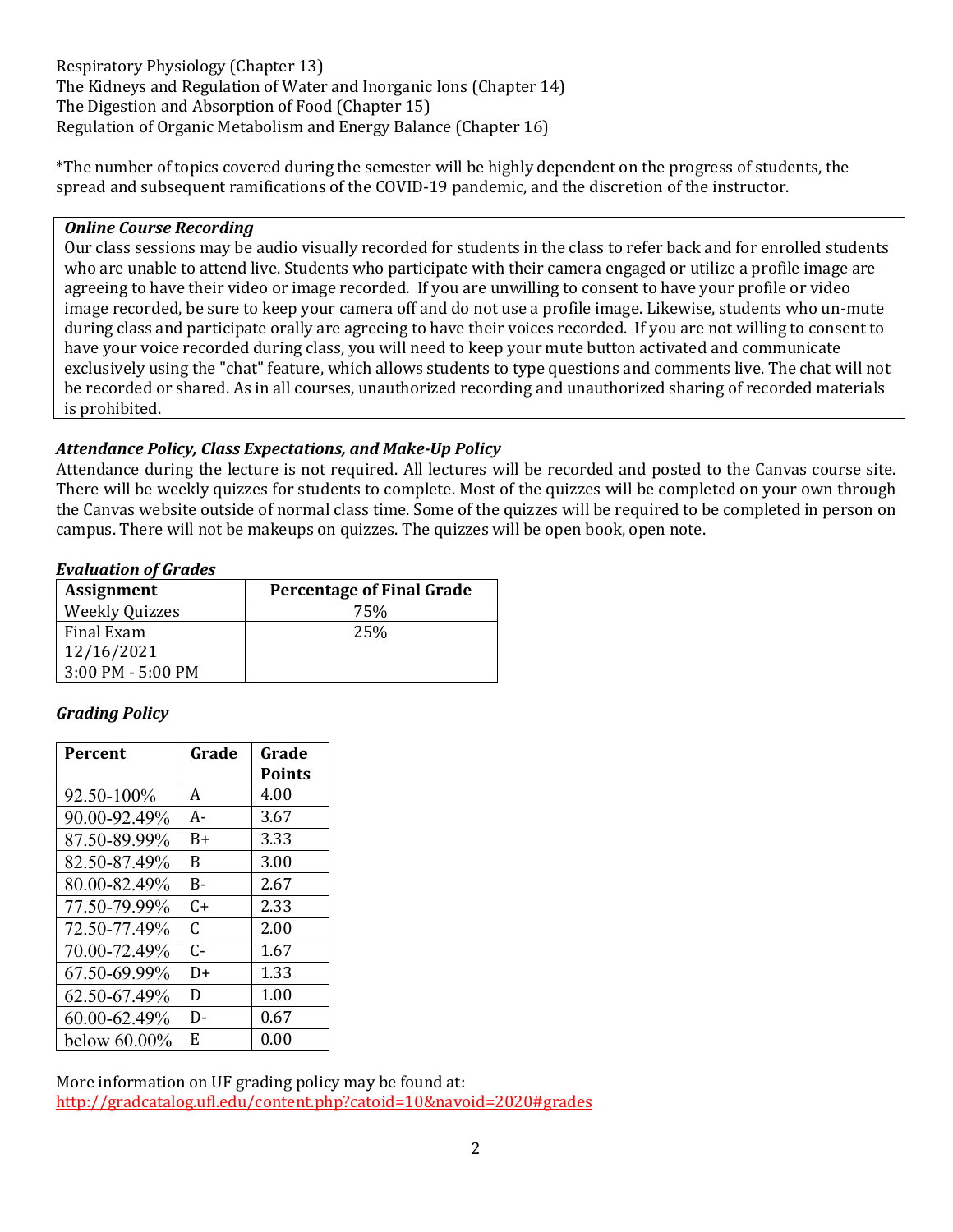### *Students Requiring Accommodations*

Students with disabilities who experience learning barriers and would like to request academic accommodations should connect with the disability Resource Center by visiting [https://disability.ufl.edu/students/get-started/.](https://disability.ufl.edu/students/get-started/) It is important for students to share their accommodation letter with their instructor and discuss their access needs, as early as possible in the semester.

#### *Course Evaluation*

Students are expected to provide professional and respectful feedback on the quality of instruction in this course by completing course evaluations online via GatorEvals. Guidance on how to give feedback in a professional and respectful manner is available at [https://gatorevals.aa.ufl.edu/students/.](https://gatorevals.aa.ufl.edu/students/) Students will be notified when the evaluation period opens, and can complete evaluations through the email they receive from GatorEvals, in their Canvas course menu under GatorEvals, or via [https://ufl.bluera.com/ufl/.](https://ufl.bluera.com/ufl/) Summaries of course evaluation results are available to students a[t https://gatorevals.aa.ufl.edu/public-results/.](https://gatorevals.aa.ufl.edu/public-results/)

#### **In-Class Recording**

Students are allowed to record video or audio of class lectures. However, the purposes for which these recordings may be used are strictly controlled. The only allowable purposes are (1) for personal educational use, (2) in connection with a complaint to the university, or (3) as evidence in, or in preparation for, a criminal or civil proceeding. All other purposes are prohibited. Specifically, students may not publish recorded lectures without the written consent of the instructor.

A "class lecture" is an educational presentation intended to inform or teach enrolled students about a particular subject, including any instructor-led discussions that form part of the presentation, and delivered by any instructor hired or appointed by the University, or by a guest instructor, as part of a University of Florida course. A class lecture does not include lab sessions, student presentations, clinical presentations such as patient history, academic exercises involving solely student participation, assessments (quizzes, tests, exams), field trips, private conversations between students in the class or between a student and the faculty or lecturer during a class session.

Publication without permission of the instructor is prohibited. To "publish" means to share, transmit, circulate, distribute, or provide access to a recording, regardless of format or medium, to another person (or persons), including but not limited to another student within the same class section. Additionally, a recording, or transcript of a recording, is considered published if it is posted on or uploaded to, in whole or in part, any media platform, including but not limited to social media, book, magazine, newspaper, leaflet, or third party note/tutoring services. A student who publishes a recording without written consent may be subject to a civil cause of action instituted by a person injured by the publication and/or discipline under UF Regulation 4.040 Student Honor Code and Student Conduct Code.

## *University Honesty Policy*

UF students are bound by The Honor Pledge which states, "We, the members of the University of Florida community, pledge to hold ourselves and our peers to the highest standards of honor and integrity by abiding by the Honor Code. On all work submitted for credit by students at the University of Florida, the following pledge is either required or implied: "On my honor, I have neither given nor received unauthorized aid in doing this assignment." The Conduct Code [\(https://sccr.dso.ufl.edu/process/student-conduct-code/\)](https://sccr.dso.ufl.edu/process/student-conduct-code/) specifies a number of behaviors that are in violation of this code and the possible sanctions. If you have any questions or concerns, please consult with the instructor or TAs in this class.

#### *Commitment to a Safe and Inclusive Learning Environment*

The Herbert Wertheim College of Engineering values broad diversity within our community and is committed to individual and group empowerment, inclusion, and the elimination of discrimination. It is expected that every person in this class will treat one another with dignity and respect regardless of gender, sexuality, disability, age, socioeconomic status, ethnicity, race, and culture.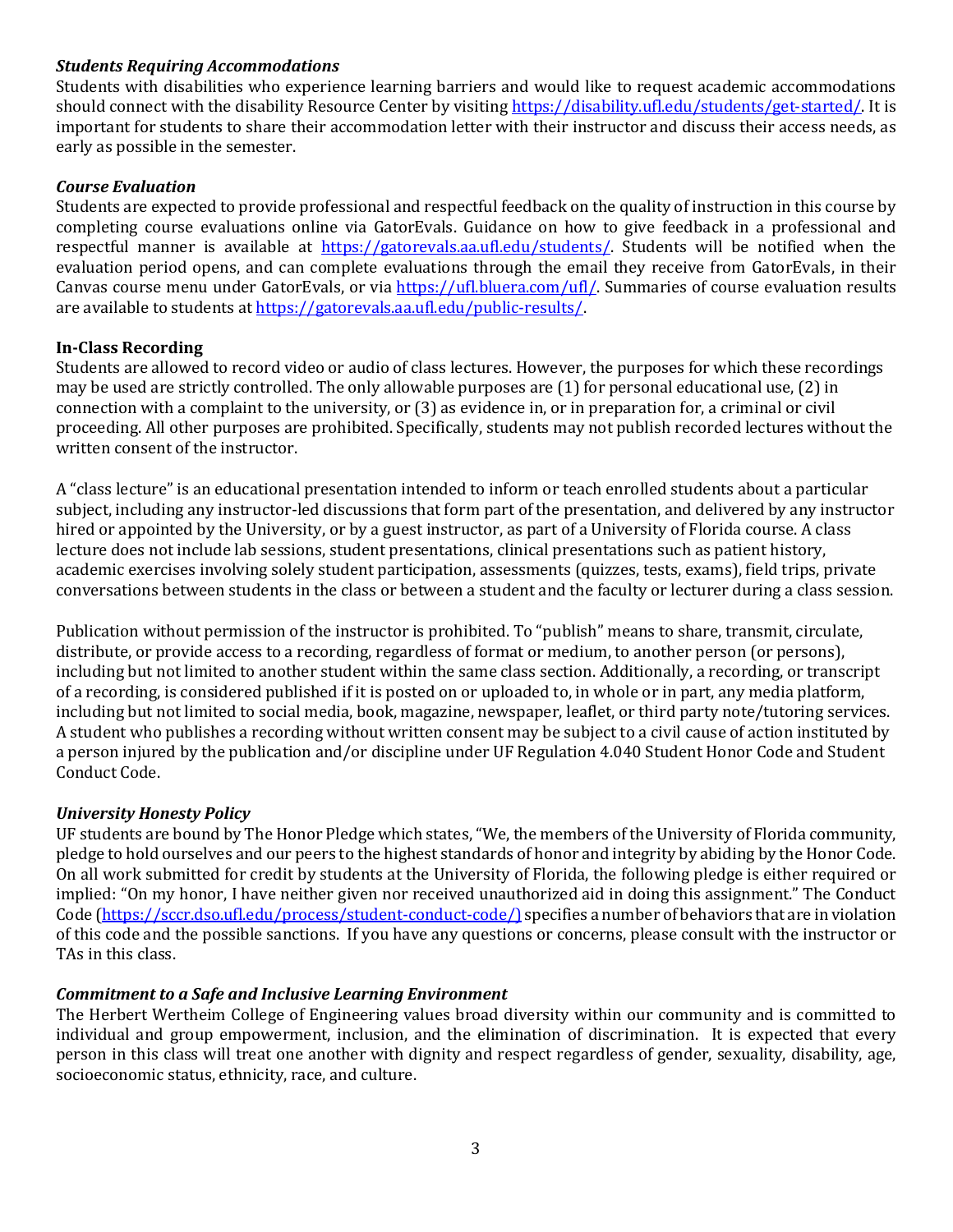If you feel like your performance in class is being impacted by discrimination or harassment of any kind, please contact your instructor or any of the following:

- Your academic advisor or Graduate Program Coordinator
- Jennifer Nappo, Director of Human Resources, 352-392-0904, [jpennacc@ufl.edu](mailto:jpennacc@ufl.edu)
- Curtis Taylor, Associate Dean of Student Affairs, 352-392-2177[, taylor@eng.ufl.edu](mailto:taylor@eng.ufl.edu)
- Toshikazu Nishida, Associate Dean of Academic Affairs, 352-392-0943[, nishida@eng.ufl.edu](mailto:nishida@eng.ufl.edu)

# *Software Use*

All faculty, staff, and students of the University are required and expected to obey the laws and legal agreements governing software use. Failure to do so can lead to monetary damages and/or criminal penalties for the individual violator. Because such violations are also against University policies and rules, disciplinary action will be taken as appropriate. We, the members of the University of Florida community, pledge to uphold ourselves and our peers to the highest standards of honesty and integrity.

# *Student Privacy*

There are federal laws protecting your privacy with regards to grades earned in courses and on individual assignments. For more information, please see: <https://registrar.ufl.edu/ferpa.html>

# *Campus Resources:*

*Health and Wellness* 

# **U Matter, We Care:**

Your well-being is important to the University of Florida. The U Matter, We Care initiative is committed to creating a culture of care on our campus by encouraging members of our community to look out for one another and to reach out for help if a member of our community is in need. If you or a friend is in distress, please contact [umatter@ufl.edu](mailto:umatter@ufl.edu) so that the U Matter, We Care Team can reach out to the student in distress. A nighttime and weekend crisis counselor is available by phone at 352-392-1575. The U Matter, We Care Team can help connect students to the many other helping resources available including, but not limited to, Victim Advocates, Housing staff, and the Counseling and Wellness Center. Please remember that asking for help is a sign of strength. In case of emergency, call 9-1-1.

**Counseling and Wellness Center:** [https://counseling.ufl.edu,](https://counseling.ufl.edu/) and 392-1575; and the University Police Department: 392-1111 or 9-1-1 for emergencies.

# **Sexual Discrimination, Harassment, Assault, or Violence**

If you or a friend has been subjected to sexual discrimination, sexual harassment, sexual assault, or violence contact the **[Office of Title IX Compliance](https://titleix.ufl.edu/)**, located at Yon Hall Room 427, 1908 Stadium Road, (352) 273-1094, [title-ix@ufl.edu](mailto:title-ix@ufl.edu)

# **Sexual Assault Recovery Services (SARS)**

Student Health Care Center, 392-1161.

**University Police Department** at 392-1111 (or 9-1-1 for emergencies), or [http://www.police.ufl.edu/.](http://www.police.ufl.edu/)

## **COVID-19**

- Because this course will be taught in a UF Health System building, you are REQUIRED to wear approved face coverings at all times during class.
- If you are sick, stay home and self-quarantine. Please visit the UF Health Screen, Test & Protect website about next steps, retake the questionnaire and schedule your test for no sooner than 24 hours after your symptoms began. Please call your primary care provider if you are ill and need immediate care or the UF Student Health Care Center at 352-392-1161 (or email [covid@shcc.ufl.edu](mailto:covid@shcc.ufl.edu)) to be evaluated for testing and to receive further instructions about returning to campus.